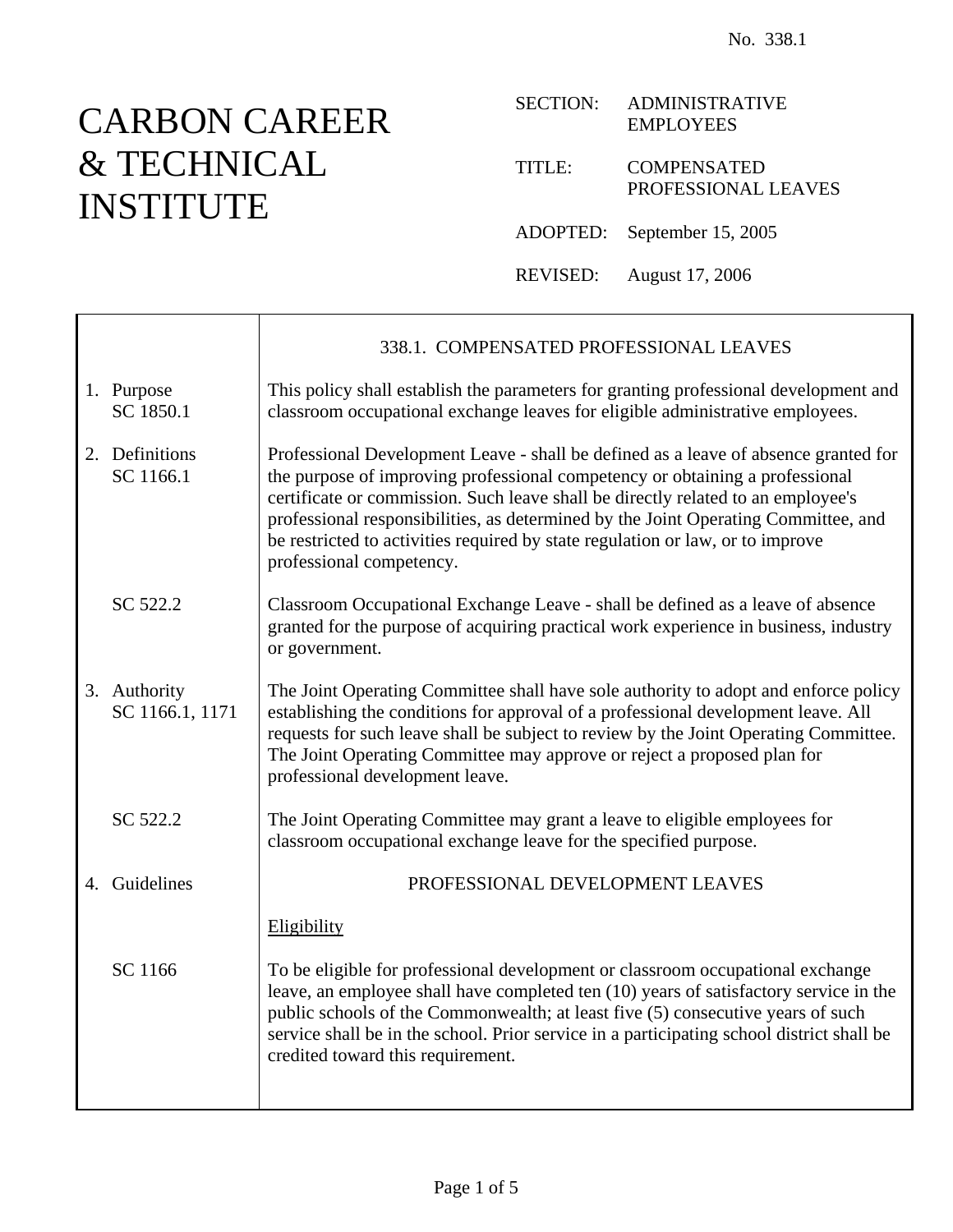| SC 1166   | A leave for professional development or classroom occupational exchange may be<br>taken for a half or full school term or for two (2) half school terms during a period of<br>two (2) years, at the option of the employee.                                                                                                                                                                                                                                                                         |
|-----------|-----------------------------------------------------------------------------------------------------------------------------------------------------------------------------------------------------------------------------------------------------------------------------------------------------------------------------------------------------------------------------------------------------------------------------------------------------------------------------------------------------|
| SC 1167   | The total number of administrative employees on such leaves of absence at any one<br>time shall not exceed ten percent (10%) of the number of eligible employees.                                                                                                                                                                                                                                                                                                                                   |
|           | <b>Application</b>                                                                                                                                                                                                                                                                                                                                                                                                                                                                                  |
| SC 1166.1 | Professional development leaves shall be granted only to employees participating in<br>an academic program for the purpose of retaining a professional certificate or<br>commission, further preparation and improvement in his/her area(s) of certification,<br>additional certification, attaining other appropriate and identifiable educational<br>positions within the school, or as the Joint Operating Committee may require, and<br>upon the recommendation of the Administrative Director. |
|           | Requests for professional development leave shall be submitted on the approved<br>form and forwarded with a detailed plan to the Administrative Director.                                                                                                                                                                                                                                                                                                                                           |
|           | All required application materials shall be submitted by April 1 for the following<br>school year and by October 1 for the following semester.                                                                                                                                                                                                                                                                                                                                                      |
|           | Documentation                                                                                                                                                                                                                                                                                                                                                                                                                                                                                       |
| SC 1166.1 | Applicants for professional development leave shall submit with the application<br>form a detailed plan describing the professional development activities to be<br>undertaken and a statement specifying the benefits of the leave to the employee and<br>the school. The plan shall provide sufficient information to permit the Joint<br>Operating Committee to adequately evaluate the request.                                                                                                 |
|           | The Joint Operating Committee may at any time require additional information from<br>the employee in order to assist the Joint Operating Committee in evaluating the<br>request and the leave's benefits to and impact on the employee and the school.                                                                                                                                                                                                                                              |
| SC 1166.1 | The minimum requirements for leave for a half school term shall consist of any one<br>or a combination of the following:                                                                                                                                                                                                                                                                                                                                                                            |
|           | Nine (9) graduate credits.<br>1.                                                                                                                                                                                                                                                                                                                                                                                                                                                                    |
|           | Twelve (12) undergraduate credits.<br>2.                                                                                                                                                                                                                                                                                                                                                                                                                                                            |
|           | One hundred eighty (180) hours of professional development activities.<br>3.                                                                                                                                                                                                                                                                                                                                                                                                                        |
|           |                                                                                                                                                                                                                                                                                                                                                                                                                                                                                                     |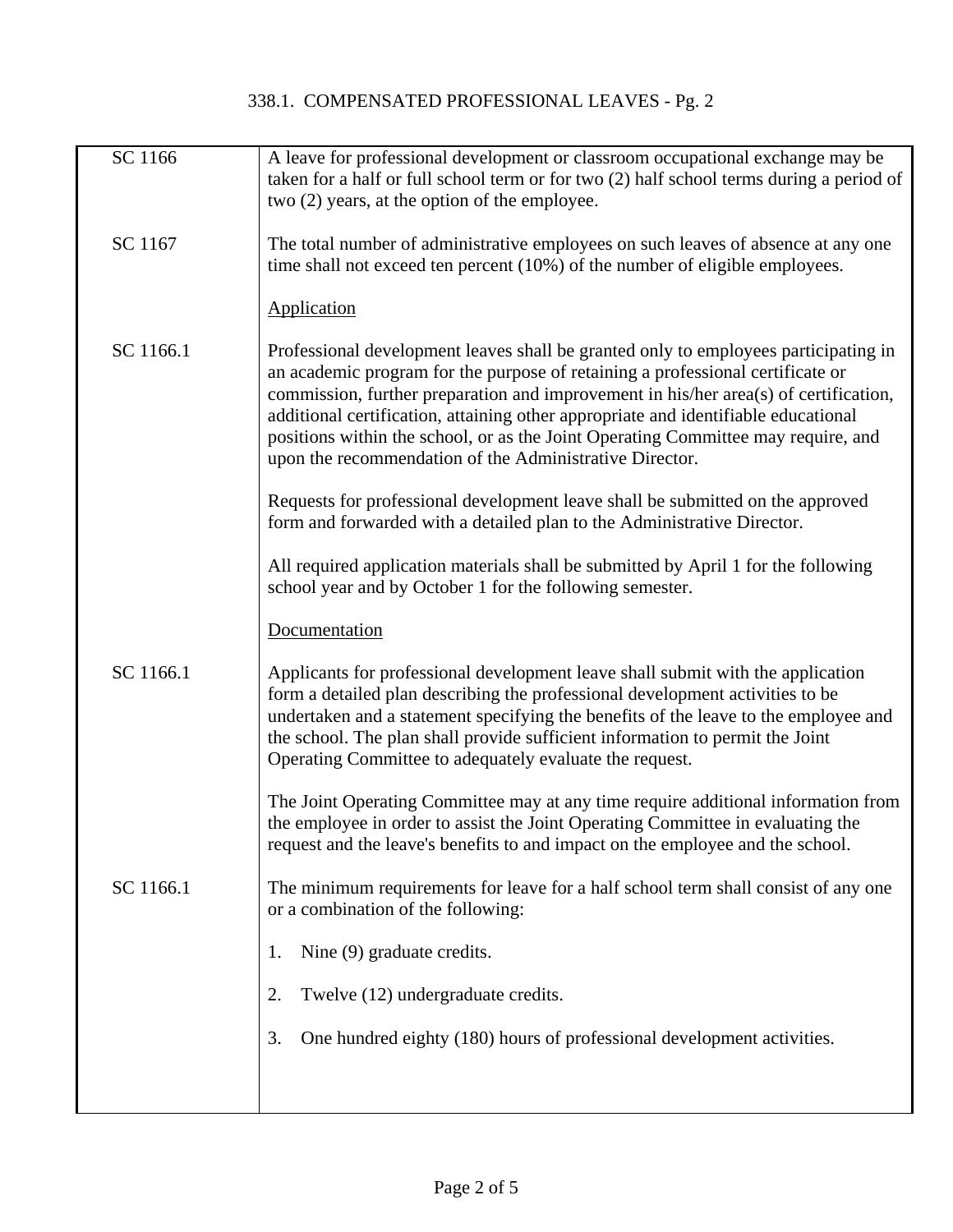|                 | The minimum requirements for leave for a full school term shall consist of any one<br>or a combination of the following:                                                                                                                                                                                                                                                                                                                                                                                                                                                                                                                                                       |
|-----------------|--------------------------------------------------------------------------------------------------------------------------------------------------------------------------------------------------------------------------------------------------------------------------------------------------------------------------------------------------------------------------------------------------------------------------------------------------------------------------------------------------------------------------------------------------------------------------------------------------------------------------------------------------------------------------------|
|                 | Eighteen (18) graduate credits.<br>1.                                                                                                                                                                                                                                                                                                                                                                                                                                                                                                                                                                                                                                          |
|                 | Twenty-four (24) undergraduate credits.<br>2.                                                                                                                                                                                                                                                                                                                                                                                                                                                                                                                                                                                                                                  |
|                 | Three hundred sixty (360) hours of professional development activities.<br>3.                                                                                                                                                                                                                                                                                                                                                                                                                                                                                                                                                                                                  |
|                 | Applicants who propose to take graduate or undergraduate credits shall submit<br>notification of acceptance and enrollment from an accredited institution of higher<br>learning for study in courses approved by the Administrative Director. The<br>employee shall successfully complete each approved course with a grade of B or<br>better. Upon return from professional development leave, the employee shall submit<br>to the Administrative Director within the first month an official transcript of all<br>courses completed. Failure to receive passing grades or to submit required<br>transcripts on time shall result in forfeiture of monies paid by the school. |
|                 | Applicants who propose to undertake professional development activities shall<br>submit to the Joint Operating Committee a detailed plan listing the specific<br>activities. Upon return from professional development leave, the employee shall<br>submit to the Administrative Director within the first month a formal report<br>describing the educational activities pursued and their benefits and relevancy.<br>Failure to submit required reports on time shall result in forfeiture of monies paid by<br>the school.                                                                                                                                                  |
|                 | <b>Commitment Of Employee</b>                                                                                                                                                                                                                                                                                                                                                                                                                                                                                                                                                                                                                                                  |
| SC 1166.1, 1168 | Acceptance of professional development leave incurs a commitment by the<br>employee to return to active duty in the school immediately following the leave for<br>one (1) full school year, unless prevented by illness or physical disability.<br>Employees shall submit required reports on time or forfeit all compensation and<br>benefits.                                                                                                                                                                                                                                                                                                                                |
|                 | <b>Commitment Of Employer</b>                                                                                                                                                                                                                                                                                                                                                                                                                                                                                                                                                                                                                                                  |
| SC 1168         | At the expiration of the professional development leave, the employee shall, unless<br>agreed otherwise, be reinstated in the same position held at the time of the granting<br>of the leave.                                                                                                                                                                                                                                                                                                                                                                                                                                                                                  |
| SC 522.1, 1170  | Time on professional development leave shall be counted as time on the job for<br>purposes of seniority, where applicable in the school, and for retirement fund<br>purposes but for no other purpose.                                                                                                                                                                                                                                                                                                                                                                                                                                                                         |
|                 |                                                                                                                                                                                                                                                                                                                                                                                                                                                                                                                                                                                                                                                                                |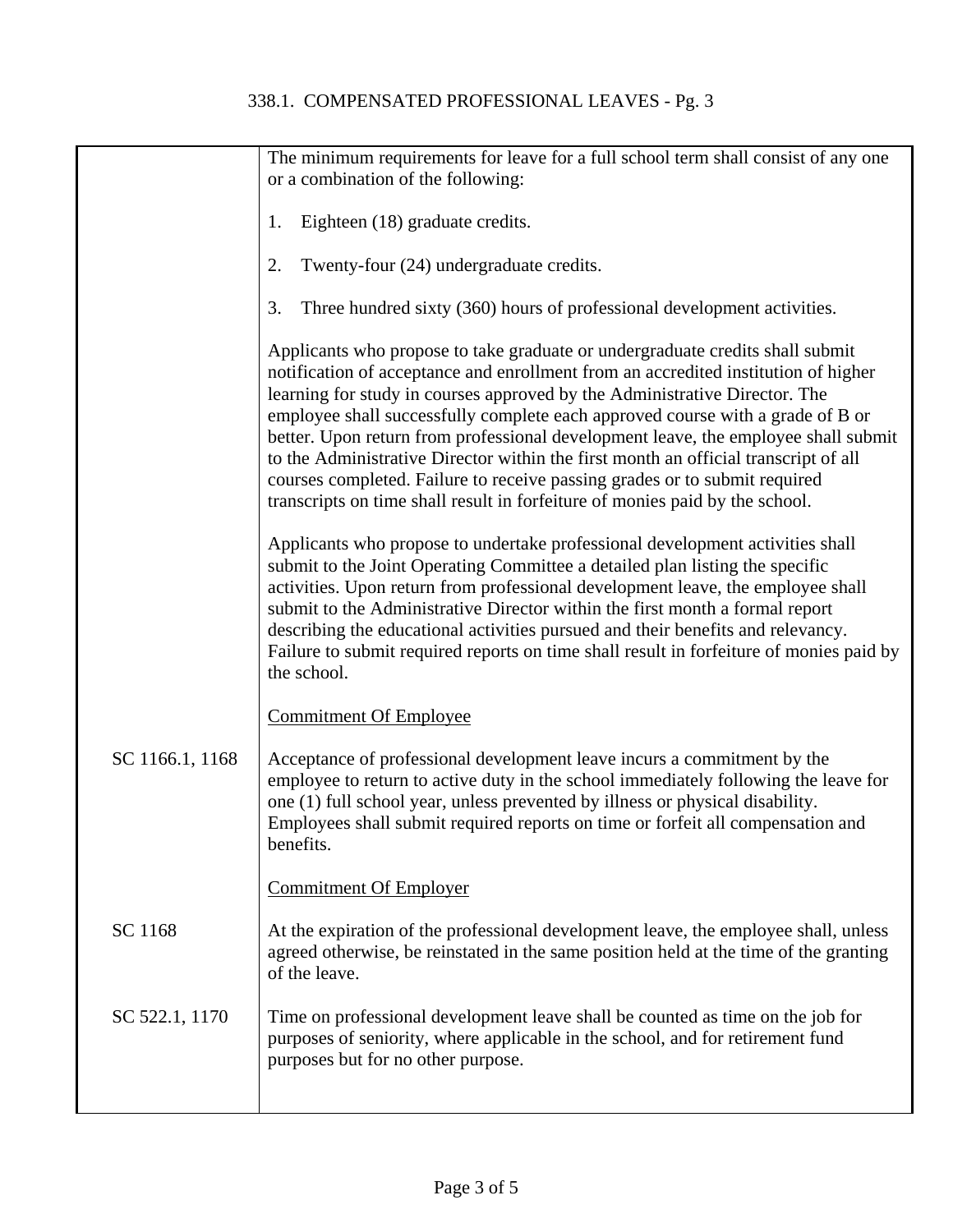|                     | Compensation                                                                                                                                                                                                                                                                        |
|---------------------|-------------------------------------------------------------------------------------------------------------------------------------------------------------------------------------------------------------------------------------------------------------------------------------|
| SC 1169             | During the period of professional development leave, an employee shall be<br>compensated at least one-half the salary to which s/he would have been entitled had<br>the employee not taken leave. Medical and other insurance benefits shall continue in<br>force during the leave. |
|                     | <b>CLASSROOM OCCUPATIONAL EXCHANGE LEAVE</b>                                                                                                                                                                                                                                        |
|                     | Application                                                                                                                                                                                                                                                                         |
|                     | Requests for classroom occupational exchange leave shall be submitted on the<br>approved form and forwarded with appropriate documentation to the Administrative<br>Director.                                                                                                       |
|                     | All required application materials shall be submitted by April 1 for the following<br>school year.                                                                                                                                                                                  |
|                     | Documentation                                                                                                                                                                                                                                                                       |
|                     | Applicants for classroom occupational exchange leave shall submit with the<br>application form a statement from the employer agreeing to the terms and conditions<br>of the leave, as specified in Joint Operating Committee policy.                                                |
| SC 522.2,<br>1166.1 | Upon return from such leave, the employee shall submit to the Joint Operating<br>Committee a final report detailing the work experience and its benefits.                                                                                                                           |
|                     | <b>Commitment Of Employee</b>                                                                                                                                                                                                                                                       |
| SC 1168             | Acceptance of classroom occupational exchange leave incurs a commitment by the<br>employee to return to active duty in the school immediately following the leave for<br>one (1) full school year, unless prevented by illness or physical disability.                              |
|                     | <b>Commitment Of Employer</b>                                                                                                                                                                                                                                                       |
| SC 1168             | At the expiration of the classroom occupational exchange leave, the employee shall,<br>unless agreed otherwise, be reinstated in the same position held at the time of the<br>granting of the leave.                                                                                |
| SC 522.2            | Time on classroom occupational exchange leave shall be counted as time on the job<br>for purposes of seniority, where applicable in the school, and for retirement fund<br>purposes but for no other purpose.                                                                       |
|                     |                                                                                                                                                                                                                                                                                     |